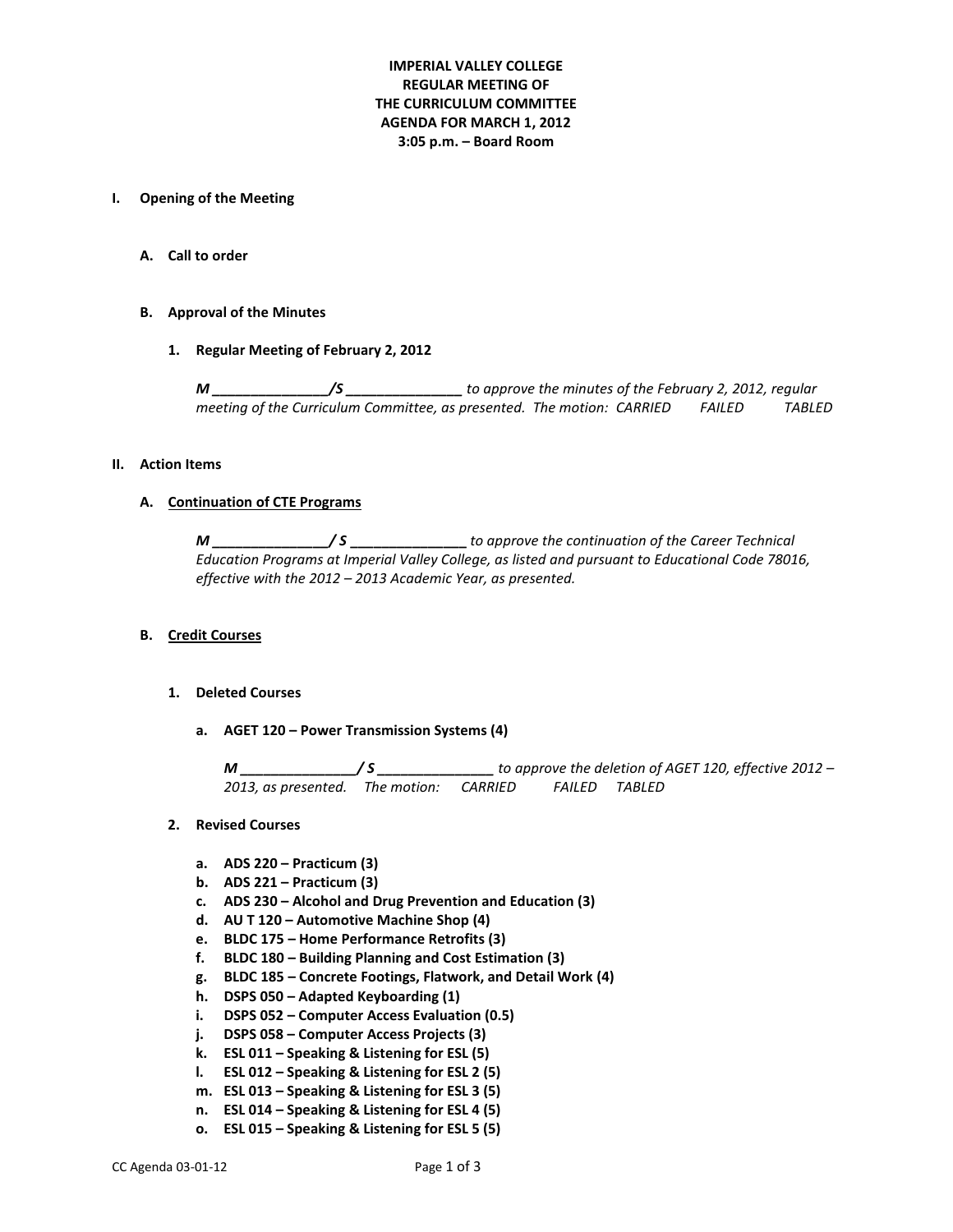- **p. ESL 023 – ESL Reading 1 (3.5)**
- **q. ESL 024 – ESL Reading 2 (3.5)**
- **r. ESL 025 – ESL Reading 3 (3.5)**
- **s. MUS 242 – Intermediate Group Piano II (1)**
- **t. NURS 224 – Psychiatric & Mental Health Nursing (2)**
- **u. NURS 225 – Psychiatric & Mental Health Nursing Application (1)**
- **v. PSY 220 – Practicum (3)**
- **w. PSY 221 – Practicum (3)**

*M \_\_\_\_\_\_\_\_\_\_\_\_\_\_\_/ S \_\_\_\_\_\_\_\_\_\_\_\_\_\_\_ to approve the addition/revision of SLO's and/or assignments and/or update to textbooks, for ADS 220, ADS 221, ADS 230, AU T 120, BLDC 175, BLDC 180, BLDC 185, DSPS 050, DSPS 052, DSPS 058, ESL 011, ESL 012, ESL 013, ESL 014, ESL 015, ESL 023, ESL 024, ESL 025, MUS 242, NURS 224, NURS 225, PSY 220, and PSY 221, effective 2011 - 2012, as presented. The motion: CARRIED FAILED TABLED*

- *x***. ART 100 – History of Art I (3)**
- **y. ART 102 – History of Art II (3)**

*M\_\_\_\_\_\_\_\_\_\_\_\_\_\_/ S \_\_\_\_\_\_\_\_\_\_\_\_\_\_\_ to approve the removal of "Appreciation" from the title, for ART 100 and ART 102, effective 2012 – 2013, as presented. The motion: CARRIED FAILED TABLED*

**z. EMTP 200 – EMT-Paramedic Didactic 1 (9)**

*M\_\_\_\_\_\_\_\_\_\_\_\_\_\_/ S \_\_\_\_\_\_\_\_\_\_\_\_\_\_\_ to approve the addition of SLO's and assignments, update to textbooks, prerequisite, description, and instructional methodology, for EMTP 200, effective 2012 – 2013, as presented. The motion: CARRIED FAILED TABLED*

- **aa. ESL 001 – Grammar and Composition for ESL 1 (5)**
- **bb. ESL 002 – Grammar and Composition for ESL 2 (5)**
- **cc. ESL 003 – Grammar and Composition for ESL 3 (5)**
- **dd. ESL 004 – Grammar and Composition for ESL 4 (5)**
- **ee. ESL 005 – Grammar and Composition for ESL 5 (5)**
- **ff. NURS 221 – Nursing Skills Laboratory IV (1)**

*M\_\_\_\_\_\_\_\_\_\_\_\_\_\_/ S \_\_\_\_\_\_\_\_\_\_\_\_\_\_\_ to approve the addition of SLO's and assignments, update to course objectives, core content, and textbooks, for ESL 001, ESL 002, ESL 003, ESL 004, ESL 005, and NURS 221, effective 2012 – 2013, as presented. The motion: CARRIED FAILED TABLED*

## **gg. NURS 126 – Physical Assessment Skills (3)**

*M\_\_\_\_\_\_\_\_\_\_\_\_\_\_/ S \_\_\_\_\_\_\_\_\_\_\_\_\_\_\_ to approve the addition of SLO's and assignments, update to core content percentages, grading criteria (from Letter Grade Only to Letter Grade or Pass/No Pass), methods of evaluation and instruction, textbooks, and prerequisite clarification, for NURS 126, effective 2012 – 2013, as presented. The motion: CARRIED FAILED TABLED*

## **hh. NURS 211 – Nursing Skills Laboratory III (1)**

*M\_\_\_\_\_\_\_\_\_\_\_\_\_\_/ S \_\_\_\_\_\_\_\_\_\_\_\_\_\_\_ to approve the addition of SLO's and assignments, update to textbooks, prerequisite, course objectives, and core content, for NURS 211, effective 2012 – 2013, as presented. The motion: CARRIED FAILED TABLED*